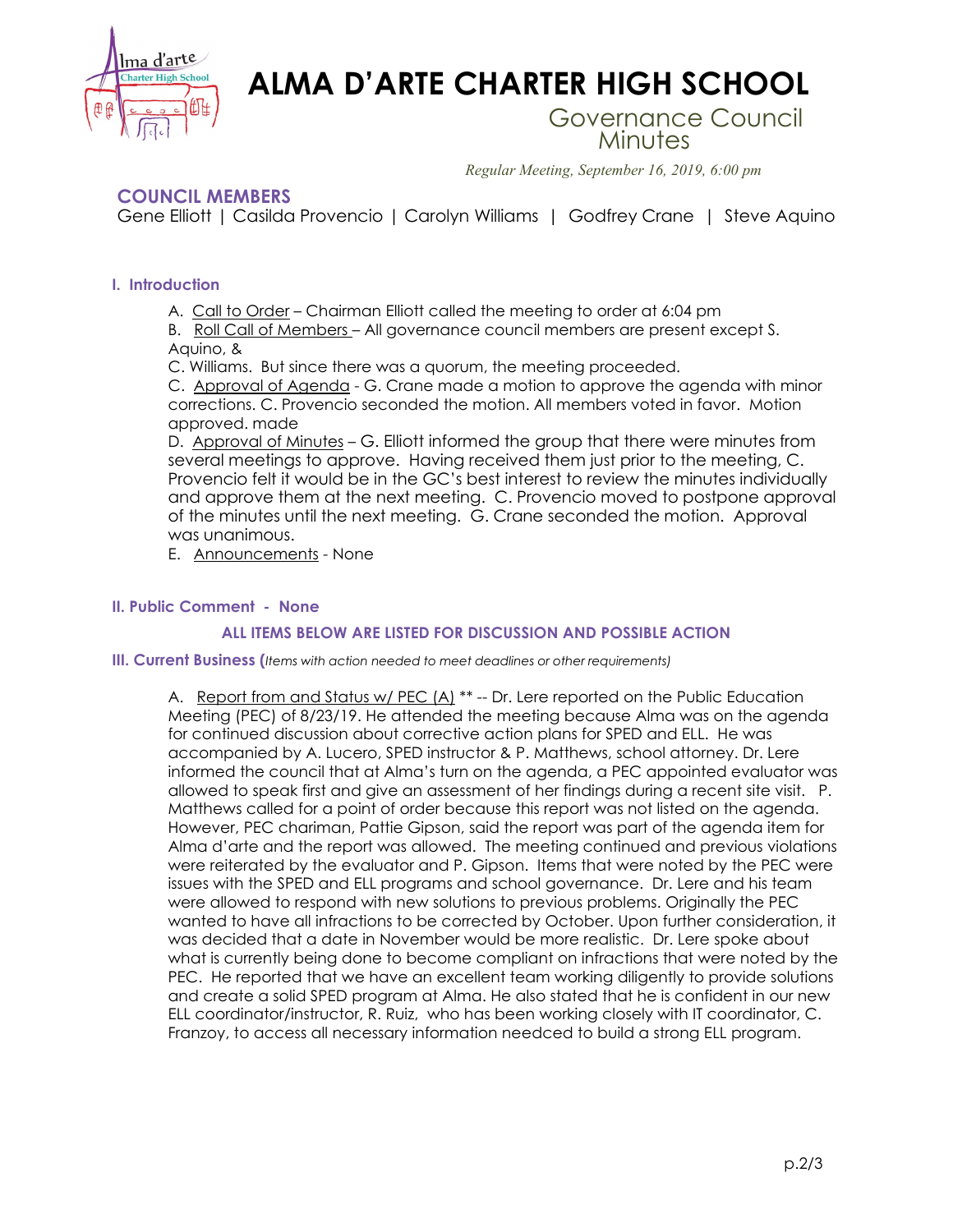B. Monthly Administrative Report (A) -- D. Lere reported that we are back to being the creative school that we once were. A lot of student art is now displayed throughout the building. He is working to create a mentorship for students to help build a school library that is already in progress. He has obtained 277 Art books from the Dona Ana Arts Council specifically for the new library. He informed the GC that L. Verploegh, social studies teacher has left Alma for a teaching job in Artesia, NM. He has hired a new instructor by the name of Gerardo Cruz, who will joining the Alma faculty in the next few weeks. Finally, Junk Drawer Productions, a local community theater company is working with the Alma d'arte theater arts program on a production they will stage starting October 4. The production company director, Diane Thomas, is assisting Alma Theater Arts instructor, Zeta Sherrill with class mentorship and a great opportunity to learn.

C. New Student Welcome Committee Report (G) -- G. Elliott spoke about the efforts of the committee which was re-titled from "Student Recruitment Task Group". He presented a copy of the mailer that was designed by volunteer Jo Galvan and published and mailed by Go Direct Marketing of El Paso and Las Cruces. He said the mailing was sent to all 9<sup>th</sup> and 10<sup>th</sup> grade students in the Las Cruces Public Schools. Other efforts were a re-design of the Alma Website led by GC member S. Aquino and consultant Paul Guzman. An ice cream social and reception for prospective students and families was discussed but plans were dropped due to the many activities during the start of school. The event will held at a later date.

D. New Teacher Evaluation System (A) -- Dr. Lere recently attended a training conference for the new State teacher evaluation system called FRONTLINE. He said information provided during the 4-day conference was very extensive and comprehensive. The complicated system consists of four domains in which a teacher is evaluated for future growth and improvement. He said he will inform Alma teachers this week to help them understand the new system and the criteria by which they will be evaluated.

E. Alma Advisory Committee (A & G) -- Regarding the advisory committee, it was stated that a committee is necessary to address complaints, brainstorm ideas for school improvements, or address other school concerns. The advisory committee should contain individuals from groups such as: parents, students, community members and staff. D. Lere provided information about his past experiences as superintendent at other districts with advisory committees. G. Elliott suggested to the group that we take this information and think on it and then come back together next month with a game plan to organize and activate the committee.

F. Designation of GC Minutes Custodian (G) -- The GC has decided to appoint a minutes custodian for reporting of minutes from meetings. School registrar P. Hernandez was approached by Dr. Lere as a possible candidate for this job. Mr. Hernandez is agreeable to this. It was noted by Dr. Lere that Mr. Hernandez was offered compensation of \$20/hour to report minutes for the group. C. Provencio made a motion to accept Mr. Hernandez as the new custodian of minutes. G. Crane seconded the motion. All voted in favor and Mr. Hernandez was accepted as the custodian of minutes.

G. Designation of Custodian of Records (A) It is noted that while Mr. Hernandez is now custodian of minutes, he is also the school registrar. And also responsible for keeping necessary records for the school as well.

H. Set-up GC Alma Email Addresses (G) - Dr. Lere explained to the GC members that they will receive a new Alma d'arte email addresses. He has spoken to Colin Franzoy, IT Coordinatortor, and has directed him to provide all governance council members with an official school email address specifically for GC business.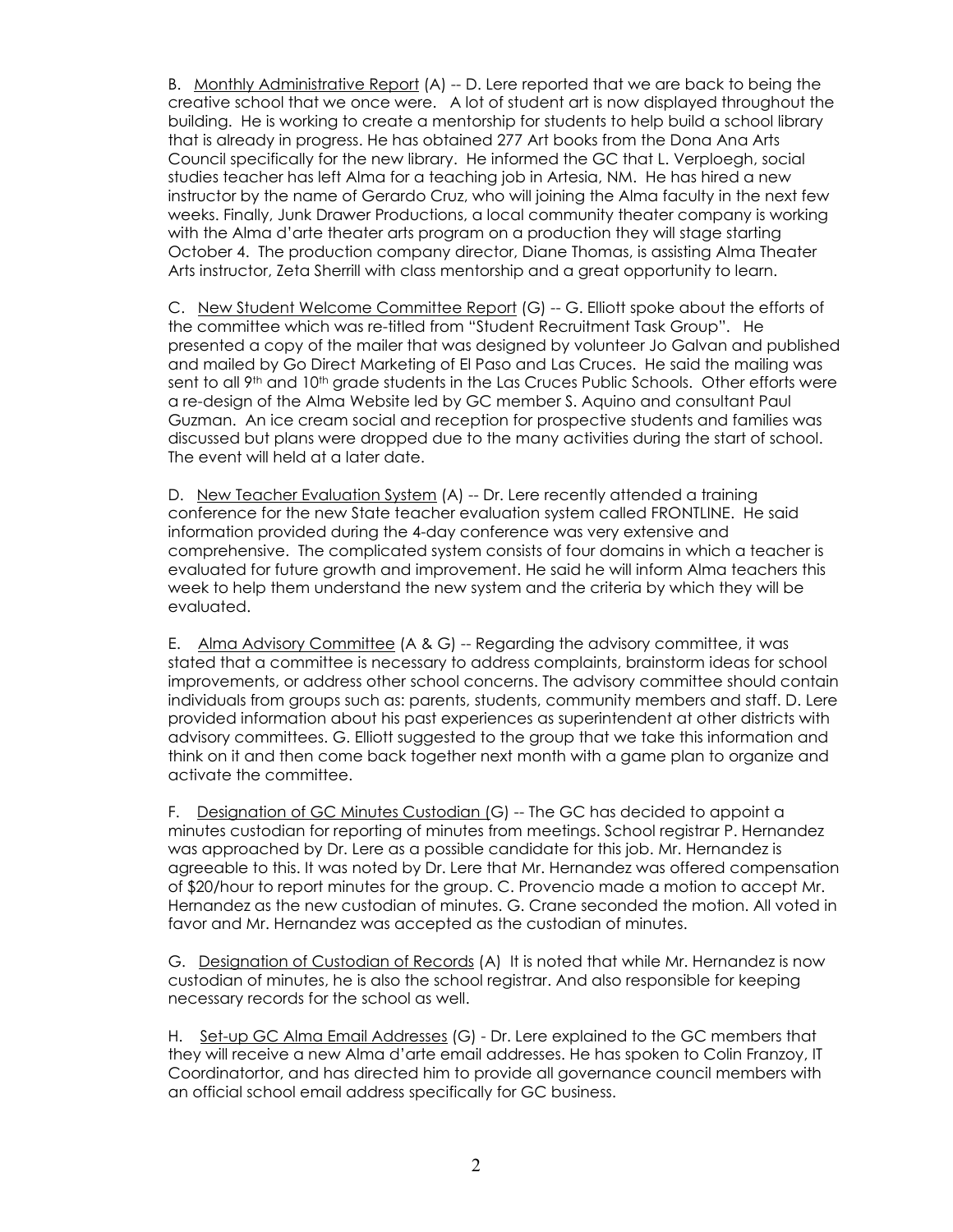I. Designation of Website Custodian and Process (A) – D. Lere also announced that Marlene Diaz, school secretary, will be responsible for updating the school's website. At this time she has not received full training from the website developer, Mr. Paul Guzman, but in October will be receive necessary training from Guzman. G. Crane moved to accept M. Diaz as the new website custodian. C. Provencio seconded the motion. All members voted in favor. M. Diaz was accepted as the new website custodian.

**V. Past Business** *(Review and routine approval/acceptance of actions taken, reports compiled, funds received/expended, audit/ program results, etc.)*

A. Monthly Financial Report (F) New Alma d'arte Business Manager, Randy Frye of K12 Accounting, gave a detailed report on financial status for the school as of 8/30/19. He reviewed pertinent details and answered questions. GC Treasurer and chairman of the Finance Committee, G. Crane, said the committee met with R. Frye just pior to the GC meeting. R. Frye answered several questions from GC Secretary C. Williams given to G. Crane. The committee recommened acceptance of the report by the GC. C. Provencio moved and G. Crane seconded a motion to accept the report. Motion passed without objection.

B. Annual Audit Schedule & Status (F) – The entrance conference for the Annual Audit by Clifton, Larson, Allen was chaired by Elizabeth Nunez, CPA, on 9-13-19. She outlined the content areas for the audit and discussed a schedule which will have the audit completed by the end of October. Results are to be reported to the state in November.

- C. Comprehensive Policies Review (G & A) G. Elliott said that Alma and the GC needs to conduct a comprehensive review of all policies that should be in place for both entities. He suggested that the review be conducted this year so that by year-end we will have all policies up to date and in force. D. Lere mentioned that there is at least one firm, that, for a price, will provide schools with topics and formats for appropriate policies. G. Elliott said more research will be done and the subject will be on the agenda for the October GC meeting.
- **V. Future Business** *(Review and routine approval/acceptance of actions taken, reports compiled, funds received/expended, audit/ program results, etc.)*

A. Schedule for Strategic Planning -- G. Elliott suggested that by next meeting we should develop a definitive schedule of events for the development of a strategic plan for Alma d'arte. D. Lere said he would contact the consultant offiered by Irene Oliver-Lewis to determne alternate dates for the first session. Topic will be discussed at October meeting.

B. School Foundation Preliminary Discussion - S. Aquino had suggested the GC look into establishing a school foundation. Several members expressed opinions -- Pro and con. The topic will be discussed at a future meeting.

#### **VI. Next Meeting Agenda Items**

- A. Alma Advisory Committee
- B. Annual Audit Progress
- C Comprehensive Policies Review
- **VII. Adjournment** -- With no further items on the agenda, G. Crane moved for adjounment. Second by C. Provencio. Motion passed and the meeting was adjourned at 7:53 pm.